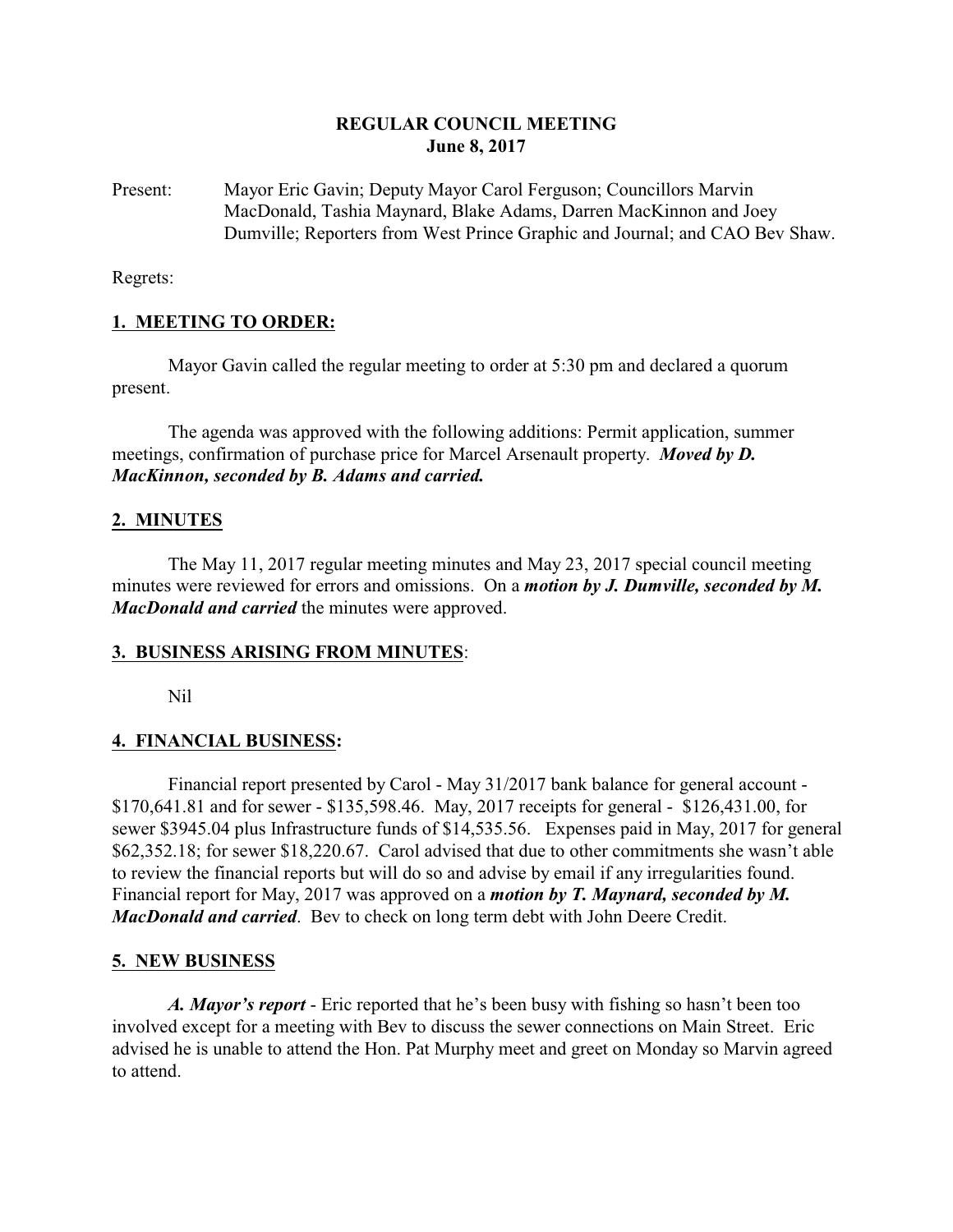*B. Administrator's report -* Bev requested approval for a letter of support for the Maple Leaf Curling Club's funding application to New Horizons. *Moved by B. Adams, seconded by J. Dumville and carried* that support letter be provided. Bev advised that purchase of Marcel Arsenault property to be finalized today and appraisal for Harper easement received and forwarded to our lawyer. Attended two sessions on the new Municipalities Act, still waiting on sign approval from Kraft/NHL, working on Town's New Horizons grant application and that repairs on back bay of complex coming along well. A letter received from Hon. Robert Mitchell advising that municipal support grant will be increased by a reimbursement of HST from the Province. Business/Development Permits - Demolition permit issued to Kevin Adams, PID # 41343 at \$3000. Overtime for Bev currently at 46 hours; Dale's overtime at 21.5 hours.

#### *C. Reports from Departments*

*Police -* RCMP S/Sgt. Derrick Hewitt, District Commander joined our meeting and reviewed the monthly report saying 271 hours spent in town and members responded to 23 calls for service. Provincial statutes for the month included: 6 speeding violations, 2 seatbelt violations, 1 non-moving traffic violation, and 7 written warnings. Two check stops performed with no charges laid. RCMP members participated in the MADD vigil. Council noted that RCMP visibility in town is making a difference in traffic behaviour.

*Recreation -* Jeff's recreation report was circulated to Council. Joey reported meeting with Jeff and attending the rink's AGM. Updates provided on Hockeyville, circus, 100 km yard sale, Run for Light, Canada Day and softball events. Jeff commissioned a large fake cheque to be used as a promotional tool and a thank you to sponsors and developed a plan to obtain revenue for signage at the ball fields. *Moved by J. Dumville, seconded by D. MacKinnon and carried* that advertisers be charged \$300 per year for displaying their banner. If advertiser contracts for three years of display, second year to be \$275 and third year, \$250. It was suggested a discount be offered for those who wish to advertise at both fields and perhaps a different arrangement for special event sponsors.

*Fire Department -* Marvin reviewed report from Chief Ron Phillips. Department members responded to five calls - 2 vehicle collisions, 2 medical and 1 overheated stove. Painting in truck bay area and repairs to back bay are underway. Father's Day draw and dance tickets are now available. Fire Department members are considering conducting more in house training instead of using the Fire School in Charlottetown. O'Leary has a certified instructor and asked for Council's view on using the old dump site. Council agreed as this would save money as long as no liability or risk was caused. Also questioned where the actual certification would come from if not from the Fire School/PEI Firefighters Association.

*Development* - Blake advised that the senior care facility committee is still very positive. The Pate subdivision survey isn't complete as drainage and roadway design isn't complete. Blake still in conversation with retail complex prospective tenants.

*Properties* - Darren conducted a review of properties in town and is very pleased with the condition and appearance. He suggested that hydro poles and walking track posts be painted*.* Blake to check into old building on Pate property and advise Bev is it needs to be removed right away.

*Streets & Sidewalks* - Tashia reported no unusual issues with streets and sidewalks. The street signs have yet to be replaced but replacements are on order.

**Sanitation -** Eric reported that Phase 3 of CWWF project for sewer connections has to be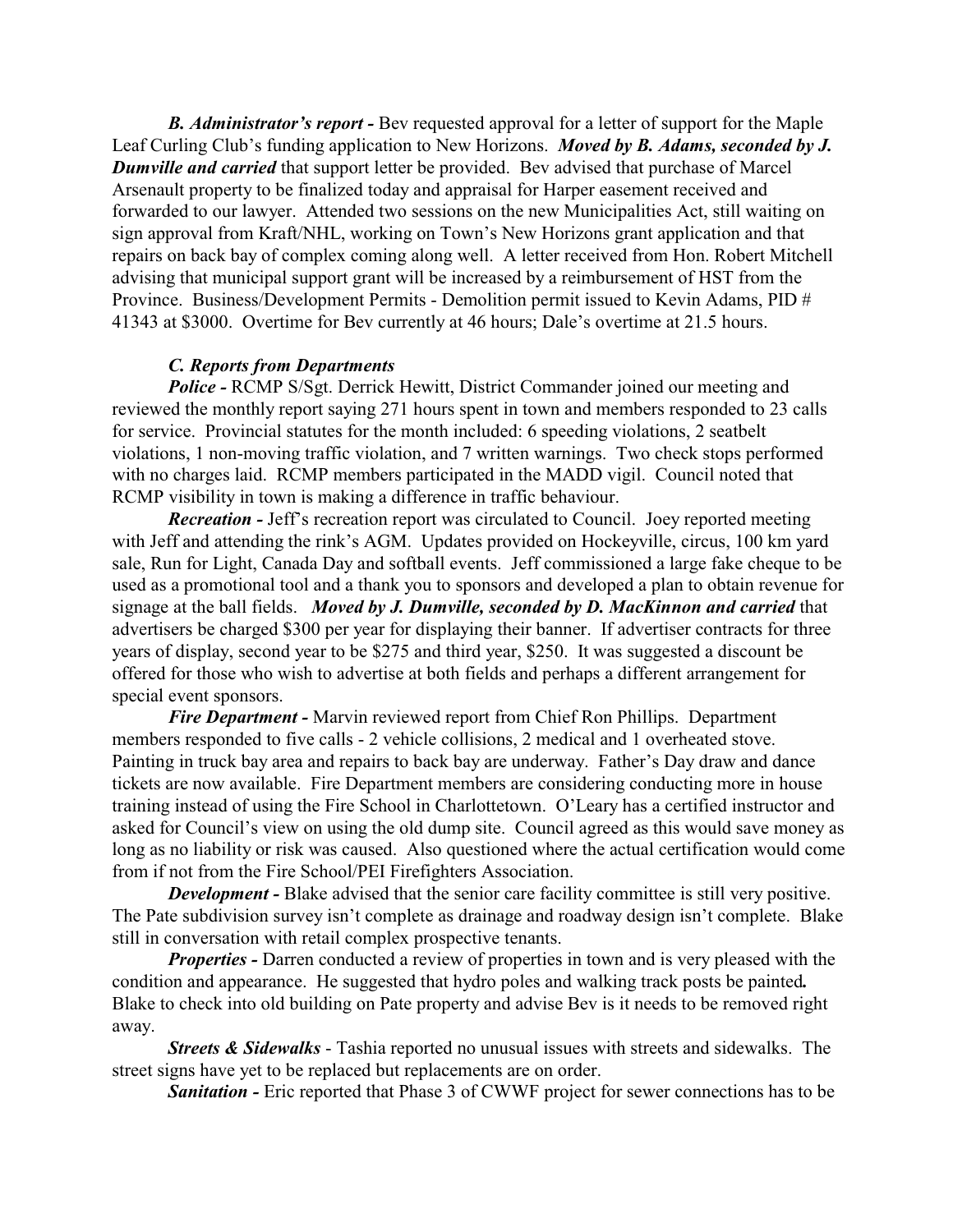scaled back due to inflation of costs. Phase 2 tender has been advertised and closed yesterday.

*D. Sewer Project Phase 2 tender -* Two tenders received for Phase 2 of CWWF project - Ron's Plumbing at \$1,143,502.50 and AJL Ltd. at \$857,612.50. *Moved by M. MacDonald, seconded by D. MacKinnon and carried* that tender be awarded to AJL Ltd.

*E. Sewer connection project Phase 3 -* As the one tender came in over budget at \$1,026,165.70, Council agreed that the entire scope of the proposed project could not be completed. Bev to obtain quotes for the 3 new lateral connections and the 1 urgent replacement and try to have project completed before Main Street paving by the Province.

\* Fire Department members joined our meeting to make presentations to retired members Watson Silliker and Eric Gavin. The retirees' firefighting helmets with signatures of fellow members were presented.

*F. CN sale -* Council invited tenders to purchase the CN Station and two received - J.C. Carragher at \$8500 and Craig Silliker which was considered void due to conditions he stated. *Moved by B. Adams, seconded by C. Ferguson and carried that J. C. Carragher's bid be accepted* pending his acceptance of terms that cenotaph area be separated and not part of the sale and acceptance of responsibility for the paved area that is included in the sale.

*G. Request from Senior's Home Committee -* The committee has formed a cooperative and require a business plan before applying for the next stage funding. *Moved by M. MacDonald, seconded by D. MacKinnon and carried* that \$2500 be donated to Senior's Home Committee to help with those costs and to remind them that the Town agreed to consider a maximum of \$5000 to assist with start up costs for this project.

*H. PEI Family Violence Prevention request - Moved by B. Adams, seconded by T. Maynard and carried* that a \$250 donation be approved for PEI Family Violence Prevention.

## *I. Other business & correspondence:*

**Development permit application - Council discussed a development permit from John and** Catherine Barkley to establish an older model mini home on PID 632042 which is located in an R3 zone. *Moved by B. Adams, seconded by D. MacKinnon and carried* that Council not rezone PID # 632042 on Barclay Road to allow mini homes.

**Summer meetings -** *Moved by C. Ferguson, seconded by T. Maynard and carried* that regular council meetings not be held in July and August but special meetings will be called if required. **Purchase of Marcel Arsenault property -** As approved at May 8, 2017 council meeting the purchase offer of \$10,000 for PID # 43505 and 43653 was not accepted. Via email, Council's counter offer of \$12,500 was accepted. *Moved by T. Maynard, seconded by M. MacDonald and carried* that Marcel Arsenault property, PID # 43505 and PID # 43653 be purchased for \$12,500.

# *6.* **COMMITTEE OF THE WHOLE**

*Moved by T. Maynard, seconded by B. Adams and carried* that Council adjourn to